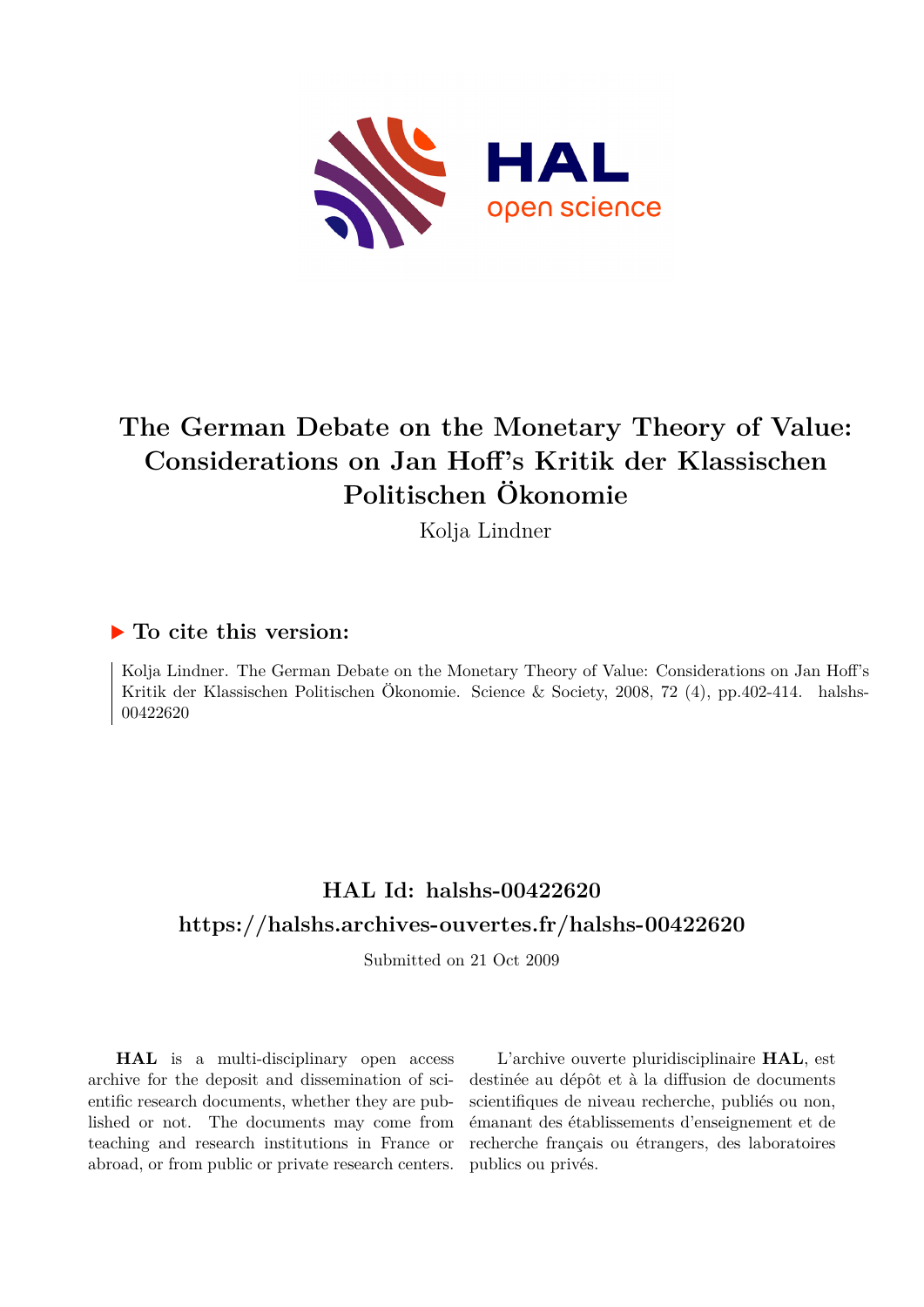## **Kolja Lindner: The German Debate on the Monetary Theory of Value. Considerations on Jan Hoff's** *Kritik der klassischen politischen Ökonomie***[1](#page-1-0)**

Translated from the German by G. M. Goshgarian

Philology, the 'love of the word', is an academic discipline that threatens to turn the texts collected in critical editions into intellectual playgrounds. For the important task that consists in trying to arrive at as coherent an understanding of a text as possible by considering everything its author has written always trails a certain danger in its wake: it can all too easily become an academic exercise in textual criticism and commentary. When what is at stake is critical social theory, this variant on 'art for art's sake' is especially risky: it can transform scientific critique into contemplative scholarship. That said, critical social theories must also, in view of the rich textual corpus now at our disposal, run the risks of philology.

Marx's *oeuvre* offers philologists several different avenues of attack. Thus it has not only appeared in different editions (in Germany, both the *MEW*—*Marx-Engels-Werke*, as well as the second edition of the *MEGA*, *Marx-Engels-Gesamtausgabe*), but also in divergent translations across the globe. Moreover, it presents us with an open-ended theory that, if Althusser is right, can be broken down into different stages. Even the last of them, according to Althusser, attempts to formulate a critique of political economy that is not always theoretically coherent, and is on the whole extremely complex (cf. Althusser 1996, 27). As for the propagandistic simplification and textual canonisation that state socialism inflicted on Marx, it certainly did his work no service. The upshot is that there is no body of critical social theory that stands more to gain from discriminating philology than Marx's.

Confronted, however, with such variegated, ambiguous, and manipulated texts, philological criticism must bring theoretical and political criteria to bear if it is neither to degenerate into an activity pursued for its own sake nor lose sight of what Marx actually wrote.[2](#page-1-1) Such criteria will also provide the kind of interpretive framework that is the *sine qua*

<span id="page-1-0"></span><sup>1</sup> Jan Hoff, *Kritik der klassischen politischen Ökonomie: Zur Rezeption der werttheoretischen Ansätze ökonomischen Klassiker durch Karl Marx*. Cologne: Papy Rossa, 2004.

<span id="page-1-1"></span><sup>2</sup> This is not to say that capriciously manipulation of Marx's texts cannot have productive effects as well. Recently, Lucien Sève has again drawn attention to the fact that Althusser's reception of Marx must be regarded as a 'reading *without reading*' (Sève 2004, 26). Althusser, who, as a reader of Marx, 'displayed an often impressive critical perspicacity, literally failed to *read* them' (ibid., 31). Thus Sève highlights Althusser's claim that the concept of alienation has disappeared '*without a trace*' (ibid., 27) from *Capital* (while noting that Althusser acknowledges Marx's occasional post-1867 evocations of alienation). He further suggests that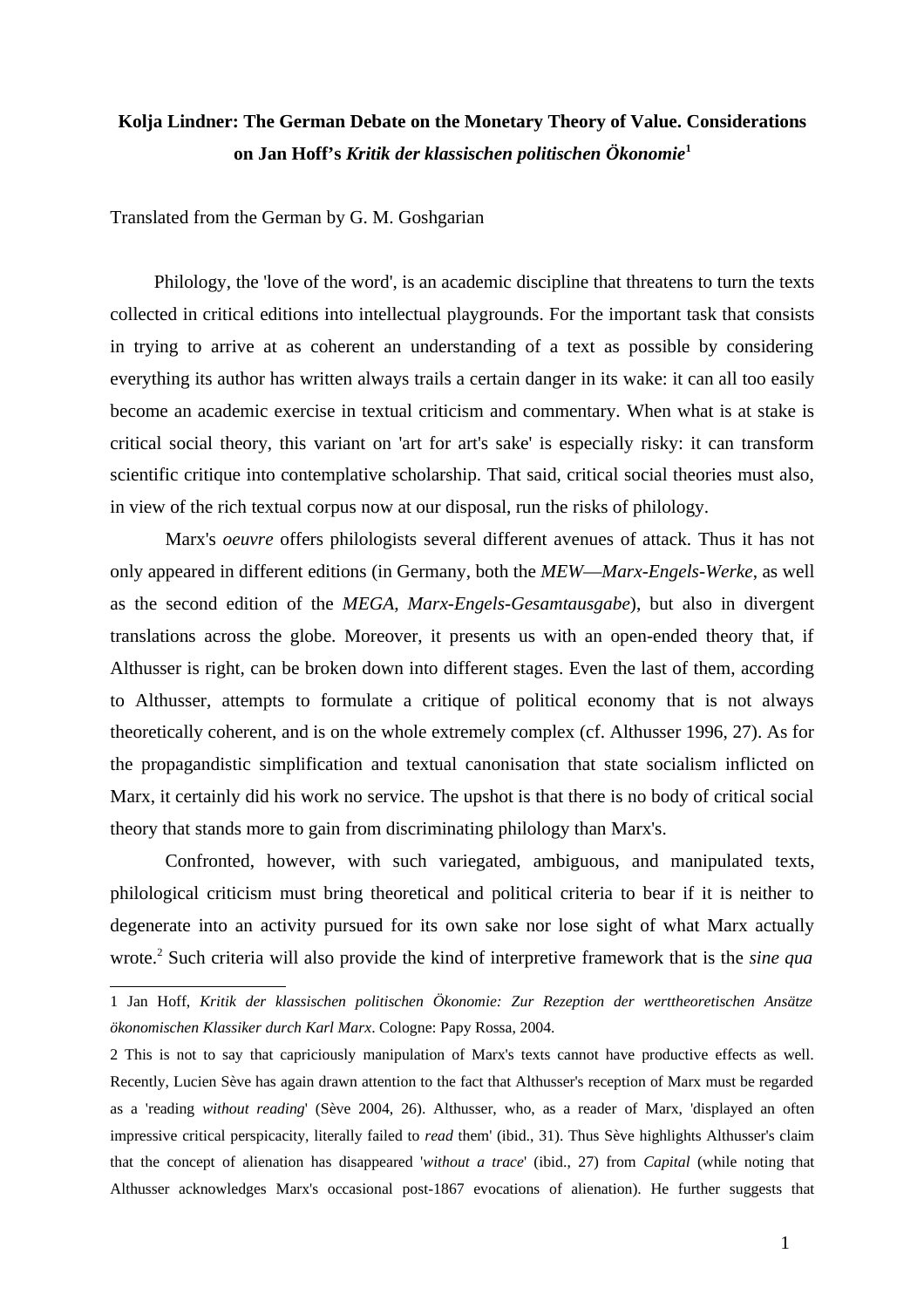*non* for a coherent understanding of Marx. Given the scope and richness of his work, it is only natural to seek one such criterion in its chronological development, that is, the theoretical progress that Marx is supposed to have made as his thought unfolded, the assumption being that later texts offer a more mature critique of political economy than their predecessors. With regard to, say, the relationship between the *1844 Manuscripts* and Volume I of *Capital*, published over twenty years later, this assumption is hardly debatable. On the other hand, there is good reason to ask whether *Capital* represents a higher stage in the critique of political economy than any and all of Marx's earlier texts. For the fact is that his critique developed in extremely uneven, precarious fashion over the course of his career.

The way Marx introduces the capital form of value in Volume I of his *magnum opus* is a case in point. After having developed the categories of commodity, money, and exchange in Part One of *Capital*, he begins Part Two by affirming that, besides the form of simple commodity exchange, C-M-C, 'we find. . . another, specifically different form, M-C-M, the transformation of money into commodities, and the change of commodities back again into money, or buying in order to sell' (Marx 1975, vol. 35). That one simply 'finds' the capital form suggests that there is an external, contingent relationship between capital and simple circulation as analysed in Part One. This interpretation has its origins in Engels' lapse, the concept of 'simple commodity production'.

Marx's collaborator commits it, for example, in a review of 'A Contribution to the Critique of Political Economy' and in the preface and afterword to Volume III of *Capital*, which he edited and brought out after Marx's death. In these texts, Engels sets up a parallel between the historical beginnings of economic development and the point of departure for theoretical reflection on capitalist society (in Marx: simple circulation as 'an abstract sphere of the total process of bourgeois production', MEGA² II.2, 68). He contends that the 'further progress' of the theory 'will be simply the reflection, in abstract and theoretically consistent form, of the historical course ... [a] ... corrected reflection ... [but] corrected in accordance with laws provided by the actual historical course' (Engels, Review). The logical process of the development of categories is in Marx, according to Engels, 'a historical process, and its explanatory reflection in thought, the logical pursuance of its inner connections' (Engels, Althusser's thesis as to the 'tendential disappearance' (ibid., 29) of the concept of alienation in the critique of political economy neglects the *Grundrisse*, which, he maintains, the author of *For Marx* never read, aside from the introduction. Nonetheless, according to Sève, Althusser's lucid distinction between the different problematics of the early and the mature Marx is hardly open to doubt. As Sève sees it, then, we are confronted with the fact that 'one of the most powerful twentieth-century readings of Marx, an undeniably stimulating reading whose echoes continue to reverberate today, is nevertheless marked ... by a *non-reading*' (ibid., 30).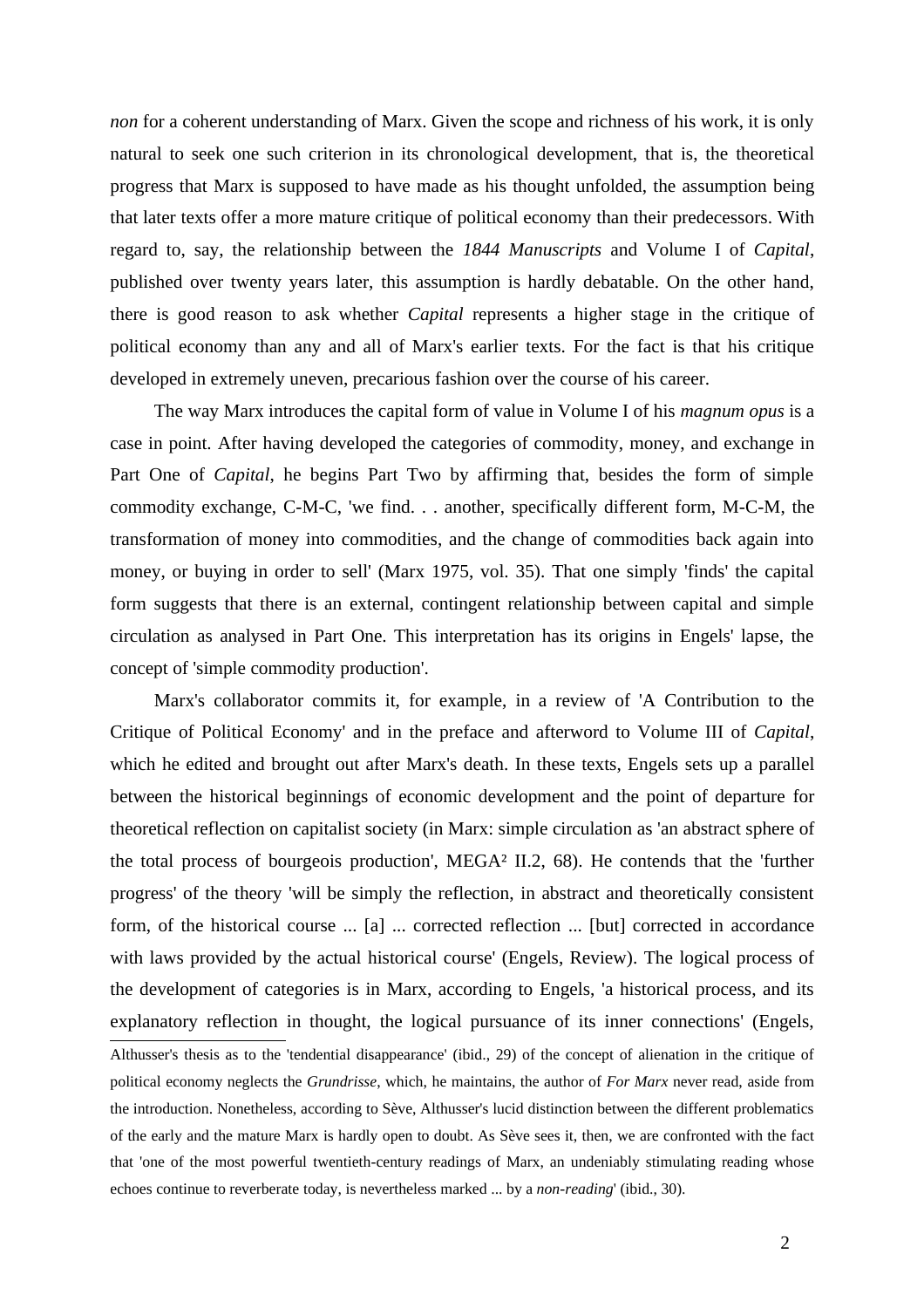Supplement). Engels takes as his premise the notion that there was a historical period in which money and commodities existed without capital: 'the Marxian law of value holds generally, as far as economic laws are valid at all, for the whole period of simple commodity production–that is, up to the time when the latter suffers a modification through the appearance of the capitalist form of production' (ibid.). The political consequence of this dissolution of the conceptual bond between commodities, money, and capital is that Engels takes simple commodity production as the model for not only the pre-capitalist, but also the post-capitalist period. In *Anti-Dühring*, he affirms that society, too, from the moment it 'enters into possession of the means of production and uses them in direct association for production' (Engels, Anti-Dühring), must know 'how much labour each article of consumption requires for its production' (ibid.). In short, the political goal is the realization, at last, of freedom and equality, that is to say, equal exchange. The sole difference is that, for Engels, equal exchange will not be based on private property.

Engels' thesis is problematic for several reasons. One is historical:

Of course, exchange took place thousands of years ago, too, and coined money has been in existence since 500 B.C., if not before. Commodity relations and monetary relations were, however, always 'embedded' in other kinds of productive relations; they were never pervasive, and never dominated the economy. That came about only with the generalization of the capitalist mode of production (Heinrich 2004, 78).

Simple commodity production is an equally questionable concept from a theoretical point of view, since it 'ignores the intentions of Marx's theory of value at the level of monetary theory' (Backhaus 1997, 131). What is more, Engels' interpretation is tantamount to the affirmation (encouraged, as has already been suggested, by Marx's conception of the theory of value in Volume I of *Capital*) that there can be commodity production without capital. It is thus based on a form of capitalist economy which appears not as a sovereign relation of production, but, rather, as constituted by acts of buying and selling.

Marx's conception is at variance with Engels'. Thus he seeks, in texts written a scant ten years before Volume I saw the light (the *Grundrisse* and the first version of *A Contribution to the Critique of Political Economy*), to deduce the category of capital from the characteristics of simple circulation. The starting point for this deduction is money. As money, value possesses, it is true, an autonomous form, but its autonomy is 'mere appearance' (MEGA² II.2, 67). Outside the circulation process, it is 'pure illusion' (ibid., 64), 'as worthless as if it had been left lying at the bottom of a mine shaft' (ibid., 74). However, when money circulates, it becomes a commodity. Value thereby loses its autonomous form and is completely destroyed when this commodity is consumed. Marx accordingly maintains in the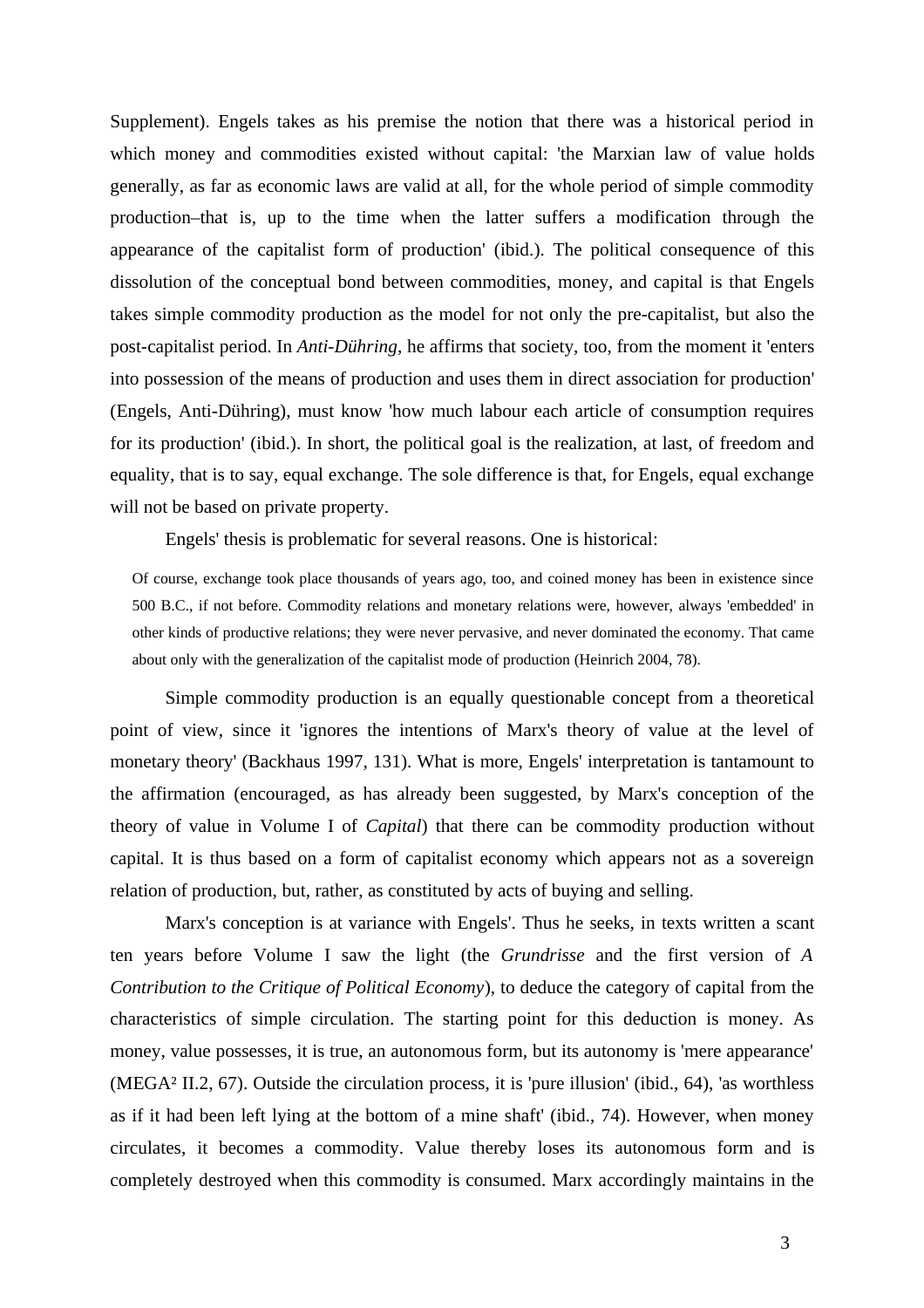*Grundrisse*, about the initially abstract condition for the effective autonomisation of value, that '[money's] very entry into circulation must be a moment of its staying at home [*Beisichbleiben*], and its staying at home must be an entry into circulation. Exchange value, therefore, is now characterized as a process' (Marx 197[3](#page-4-0), translation modified).<sup>3</sup> It can thus be seen that a theoretically adequate understanding of Marx's categories and their interrelation is possible, at least with respect to this point, only on a reading that does not automatically equate the chronological development of his work with an unbroken process of theoretical maturation. Moreover, as the example of Engels' notion of a post-capitalist commodity production has already shown, Marxian philology of the kind that hews strictly to the order in which Marx's texts were produced is suspect for political reasons as well. Thus, if the relation between simple circulation and capital is an external one, the market and capital can be played off against each other – with, no mistake about it, Engels' help – almost as if they were mutually antagonistic forces. (After 1989/1990, many people on the left did precisely that; bourgeois theorists always have, idealizing simple circulation as an economic Garden of Eden.) The corresponding political conception can then seem plausible: namely, that the power of big corporations should be limited so as to clear a path for the allegedly beneficial effects of the market (cf. Heinrich 200[4](#page-4-1), 80).<sup>4</sup> A certain kind of philology might well take off from here.

Jan Hoff chooses not to begin his philological examination of Marx's reading of classical theories of value with an explicit discussion of the criteria he will be using. His general orientation is, however, based on the 'monetary theory of value in the late Marx's critique of political economy' (p. 12). 'Monetary theory of value' usually evokes, in Germanspeaking countries, an approach to Marx that has developed out of the work of Hans-Georg Backhaus over the last thirty years or so; its guiding assumption is that the Marxist theory of value 'is conceived as a *critique* of pre-monetary theories of value' and 'is essentially a *theory of money* at the level of the description of simple circulation' (Backhaus 1997, 94). In the past few years, Michael Heinrich, above all, has taken up the cudgels for Backhaus' thesis.

<span id="page-4-0"></span><sup>3</sup> With this complicated formulation, Marx is attempting to take account of the different theoretical levels at which he situates his concepts. Money's 'staying at home' refers to value's underdetermined autonomy in money. In order to achieve intertemporal existence, however, value must not only appear in the form of money, but must also make its 'entry into circulation'. From the fact that the value or, rather, money can exist only under capitalist relations of production, Michael Heinrich concludes that Marx's theory of value 'is not only a *monetary* theory of value, but is a theory of value only insofar as it is a *theory of capital*, since value acquires stability only through its movement as capital' (Heinrich 1999, 256).

<span id="page-4-1"></span><sup>4</sup> A comprehensive critique may be found in Rankowitz 2000.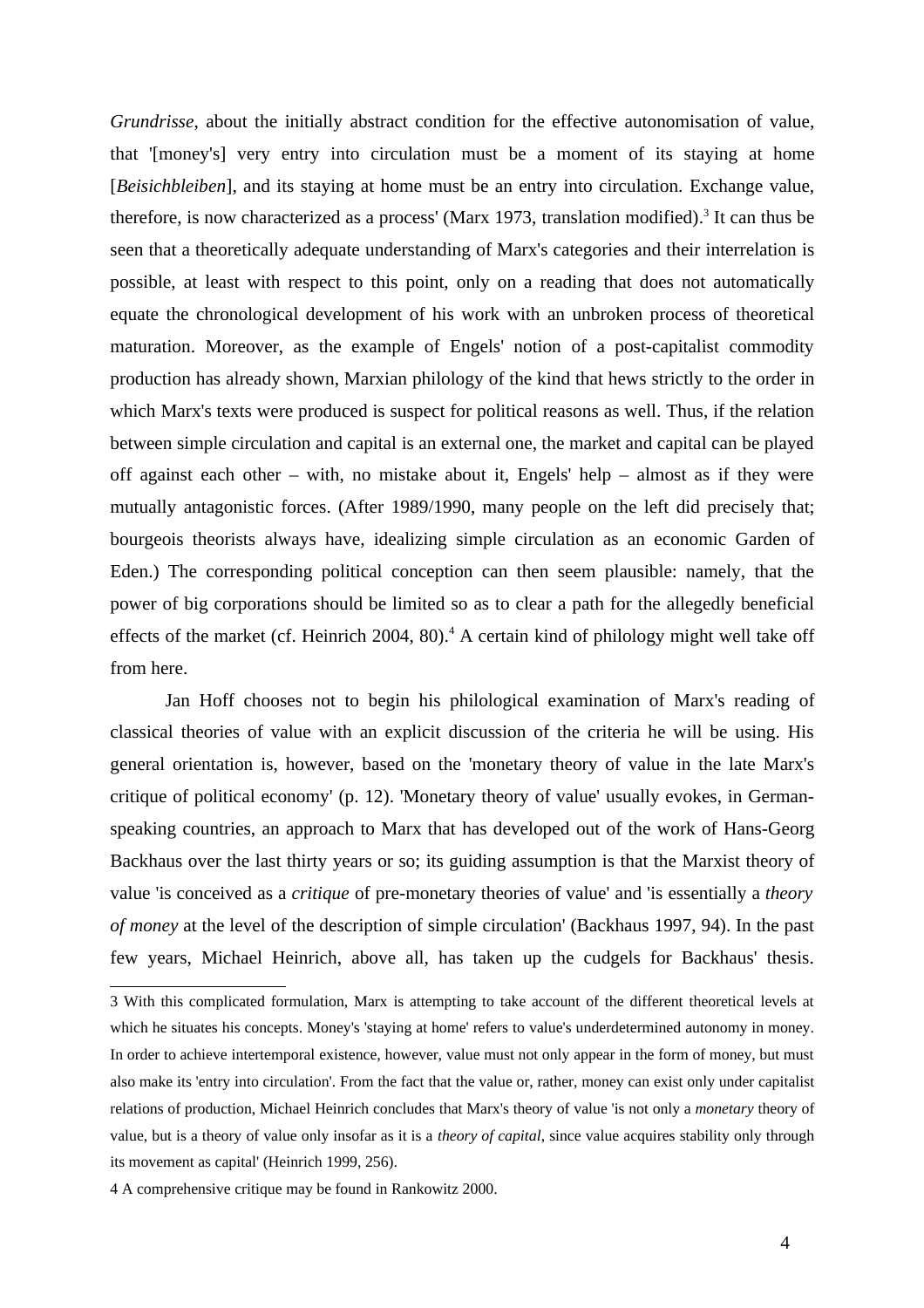Heinrich takes issue with the idea, still frequently encountered in the ongoing discussion of Marx's theory, that money is merely a formal translation of an immanent quantity of value:

[Money] is, rather, the necessary, and, above all, '*only possible* form in which the value of a commodity can appear'. There can be no form in which value is manifested independently of exchange, for to admit this implies abolition of the difference between privately expended and socially recognized labour. (Heinrich 1999, 242)

There is disagreement about whether and to what extent 'the monetary theory of value' designates a 'school' (Haug 2004c, 886), as it does in the estimation of the editor of the *Historisch-kritisch Wörterbuch des Marxismus,* Wolfgang Fritz Haug.

Haug takes a different position on money. In his view, 'value-based exchange' is, strictly speaking, impossible for Marx, 'even mediated by money' (ibid, 887). Moreover, money is

by no means needed to express 'the value-character' of a commodity; it is not even needed 'to put commodities in general into relation with one another as values' .... Money is, however, needed, as is the realisation of the capital relation on a monetary basis, to put, more or less in general, the *products of a society* 'into relation with one another as values'. (Haug 2004b, 886f.)

Haug criticizes the 'monetary theory of value' on the grounds that it aspires to 'eliminate all relation to reality' (Haug 2004a, 705) by juggling with purely academic concepts. On his reading, which purports to map out a 'third position' between the logical and historical interpretations of *Capital*, it is a question, in Marx, of 'the development of concepts'. Yet this conceptual development has to move in step with the development of things themselves, and is therefore shaped by the way reality develops; it is a dialectic which Marx requires to 'acknowledge its limits' (ibid.). Problematic about Haug's efforts to stake out his 'third position' is the fact that they do not rectify Engels' interpretation of simple commodity production, but merely attach a new label to it, one which identifies it as a 'genetic reconstruction'. Such a reconstruction is supposedly 'more faithful to Marx's conception of his own method' (Haug 2003, 426), because it reconstructs his way of presenting matters in 'consistent historical-materialist fashion' (ibid.):

In Marx, the analysis of social structures, functions, and forms, together with the corresponding forms of praxis and struggle, always seeks to reconstitute their genesis – not, of course, in the historical-empirical sense of the word, but, as it were, under experimental conditions, by way of the model-like reconstitution of a developmental context protected against external interference. (Haug 2001, 264)

Thus while the historical is 'not identical with the "historical course of events"' (Haug 2004a, 704), Marx's 'presentation nevertheless proceeds ... by way of analysis and development of the value-form, because real history, too, unfolded as a result of development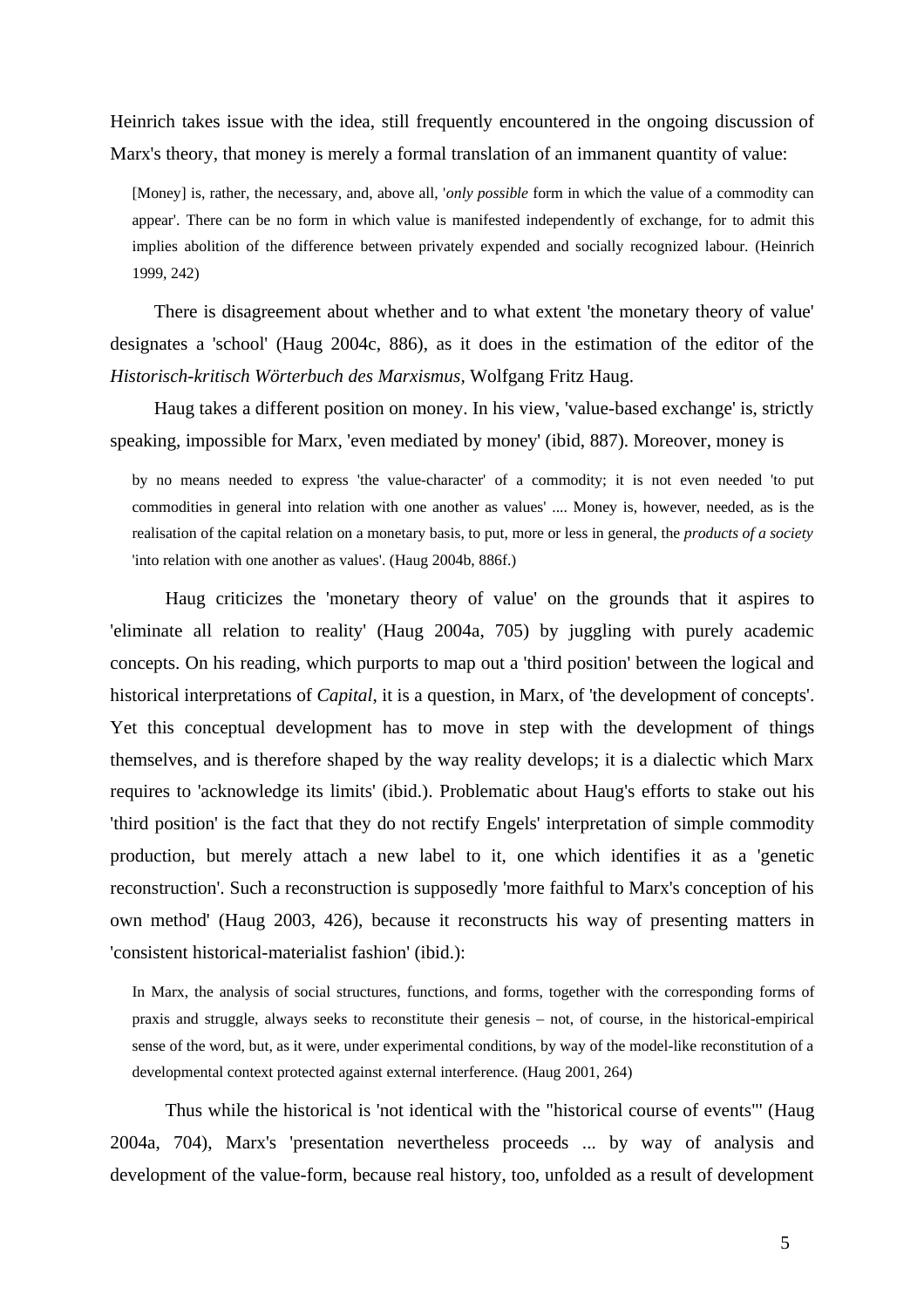of the value-form' (Haug 1976, 114). It proves impossible to maintain a distinction between the position that Haug claims to reject (Engels' simple commodity production) and Haug's own position, presented as 'praxiological', 'genetic-reconstructive', and so on. The congruence of the two positions is further illustrated by the political conclusion Haug draws from his theoretical labours – a conclusion that smacks of Engelsianism and evokes one imputed to Marx: 'An important means of achieving socialism and, at the same time, an important objective of socialism is, according to Marx, the establishment of equality of labour for all the members of society who are capable of working–in other words, the generality of labour.' (Ibid., 119)

Over against these theoretically and politically dubious conclusions, the scholars whom Haug deprecates as 'monetarists' have, thanks to the publication of the second edition of the MEGA from 1975 on, been able to cite many texts and manuscripts that tend to confirm their conclusions.

There can, of course, be no such confirmation without philology. Whence the task that Hoff's book sets itself. As Hoff remarks in the introduction,

studies that examine the history of Marx's reception of his sources in light of the emerging critique of political economy can help counter dogmatic receptions of Marx's own work. A conception of the critique of political economy as an open-ended project (one that takes into account the different degrees to which individual manuscripts or individual sections of them have been worked out), an insistence on the historicity of this critique in the context of the sources for each text, and a consideration of the uses to which Marx puts these sources, can serve as an alternative (especially where what is involved lies goes beyond Marxology narrowly conceived) to the still dominant canonisation, by no means motivated on compelling political grounds, of (certain parts of) certain texts, to the practice of prising such texts from their context in the overall development of Marx's work, and, finally, to the neglect of Marx's source texts and his handling of them (p. 12).

It should be added that, defending the view that philology is not 'an end in itself' (p. 12), Hoff confronts the danger that we began by noting. His work will here be measured by the goals it sets itself.

Hoff first reviews current research on the Marxian critique of political economy, quite rightly noting that Marx's critique is distinguished by its break with the empiricism of classical political economy. Then, after briefly presenting the work of Hans-Georg Backhaus and Helmut Reichelt, he turns to the problematic sketched above, tracing the autonomisation of exchange value in the form of money and capital:

The category of money results from the fact that the general characteristics of value (according to Backhaus and Reichelt, equivalence, self-referential being-for-one-another, and the intersubjective validity of economic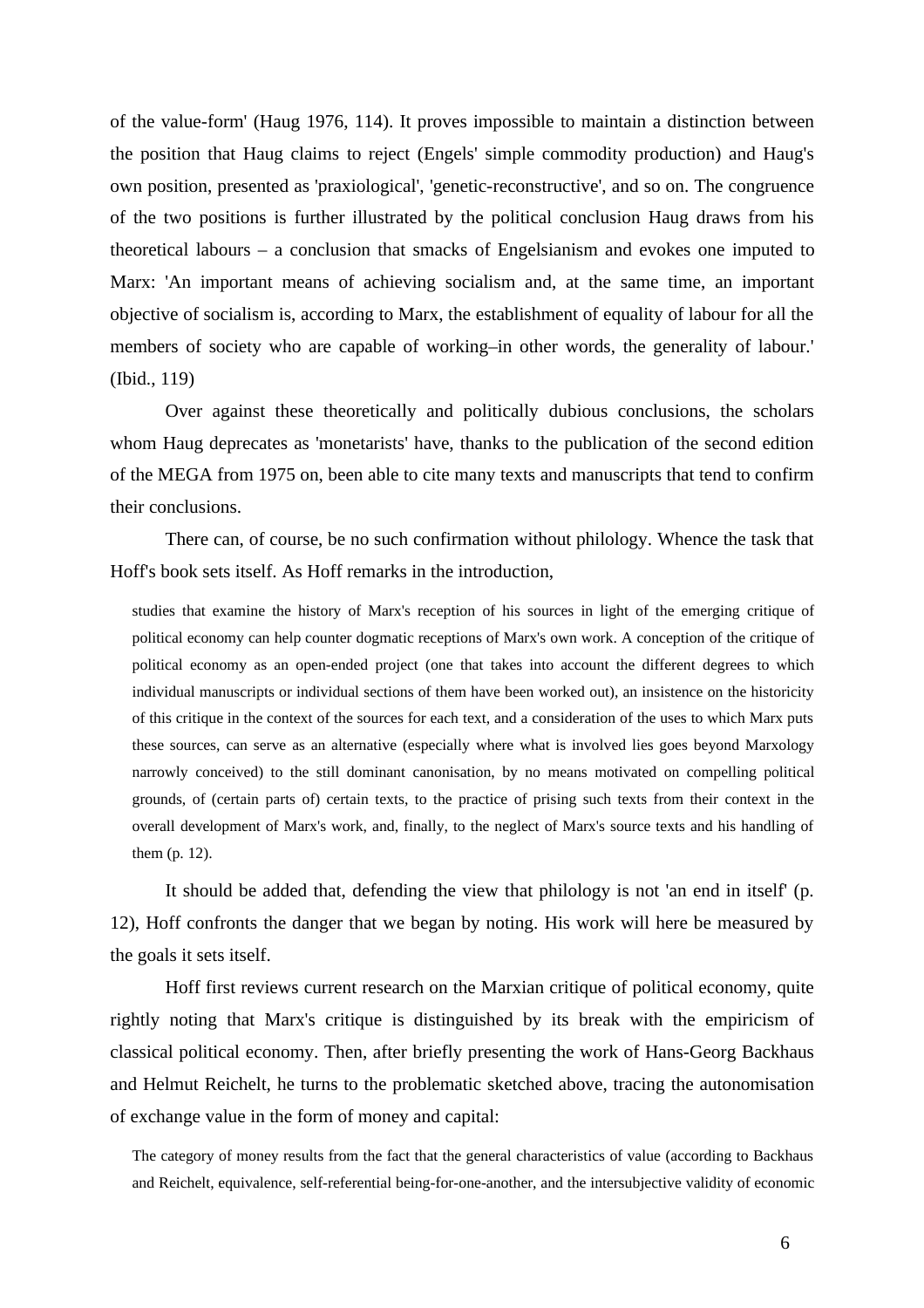forms) require a form independent of the immediate material body of the commodity. The development of categories as a development of contradictions is adumbrated here. With the commodity-money structure, the contradiction is not eliminated, but sublated. It might be added that not only money, but all other forms of value should be understood as forms of existence of the general character of value, forms that stand in contradiction with their material existence in each of the forms value takes. (p. 23)

By requiring that the critique of political economy show every economic category to be a form comprising one moment in an overarching totality, Backhaus and Reichelt take a step toward rescuing Marx's methods and concepts from the vulgarisation that has been their lot. Hoff demonstrates this, using the example of the substance of value. He contends that abstract labour is an ambiguous totalising category. In the analysis of the value-form in *Capital* Volume I, it is conceived as the generalized labour corresponding to the domination of exchange-value (*der Wertgeltung*). Elsewhere, especially in the *Grundrisse*, it is understood as abstract labour *in actu*, that is to say, as a use-value standing over against capital. With this as his point of departure, Hoff could have constructed a political argument about the relationship between labour and capital, or, more precisely, about its logical status within the overall architecture of Marx's theory. But he does not strike down this path. That, together with the fact that he does not make the political stake of the conceptual transition from money to capital explicit, sows the first doubts about his claim that his study of Marx is not an exercise in philology for philology's sake. For, in the best of cases, it is questionable whether there is anything to be gained, theoretically speaking, from a concept of abstract labour that treats it, not as the counterpart of value (*Wertgeltung*), but an ambiguous totalising category. Thus abstract labour *in actu* appears to be, rather, concrete labour under the constraints of the profit drive, as Hoff himself notes (cf. p. 30).

Our doubts are strengthened by Hoff's examination of Marx's reading of Aristotle's analysis of value. Thus it may be of some interest to know that Marx first considered Aristotle's treatment of value in the rough draft of the *Grundrisse*. However, it borders on pedantry to go to elaborate lengths to show that, in the excerpts he made before producing these fragments, Marx, in his discussions of Aristotle, never mentions his analysis of the form of value (cf. pp. 34f.). As for the concrete examination of Marx's reception of Aristotle's analysis of value, it yields curiously divergent results. One is banal: namely, that the passage on the Aristotelian analysis of value in the appendix to the first edition of *Capital*, the wording and systematic placement of which is nearly identical to that of the passage incorporated into the text proper in the second edition, 'probably' has 'less a systematic role than an explanatory purpose' (p. 37) in the logic of (Marx's) presentation. In contrast, Hoff's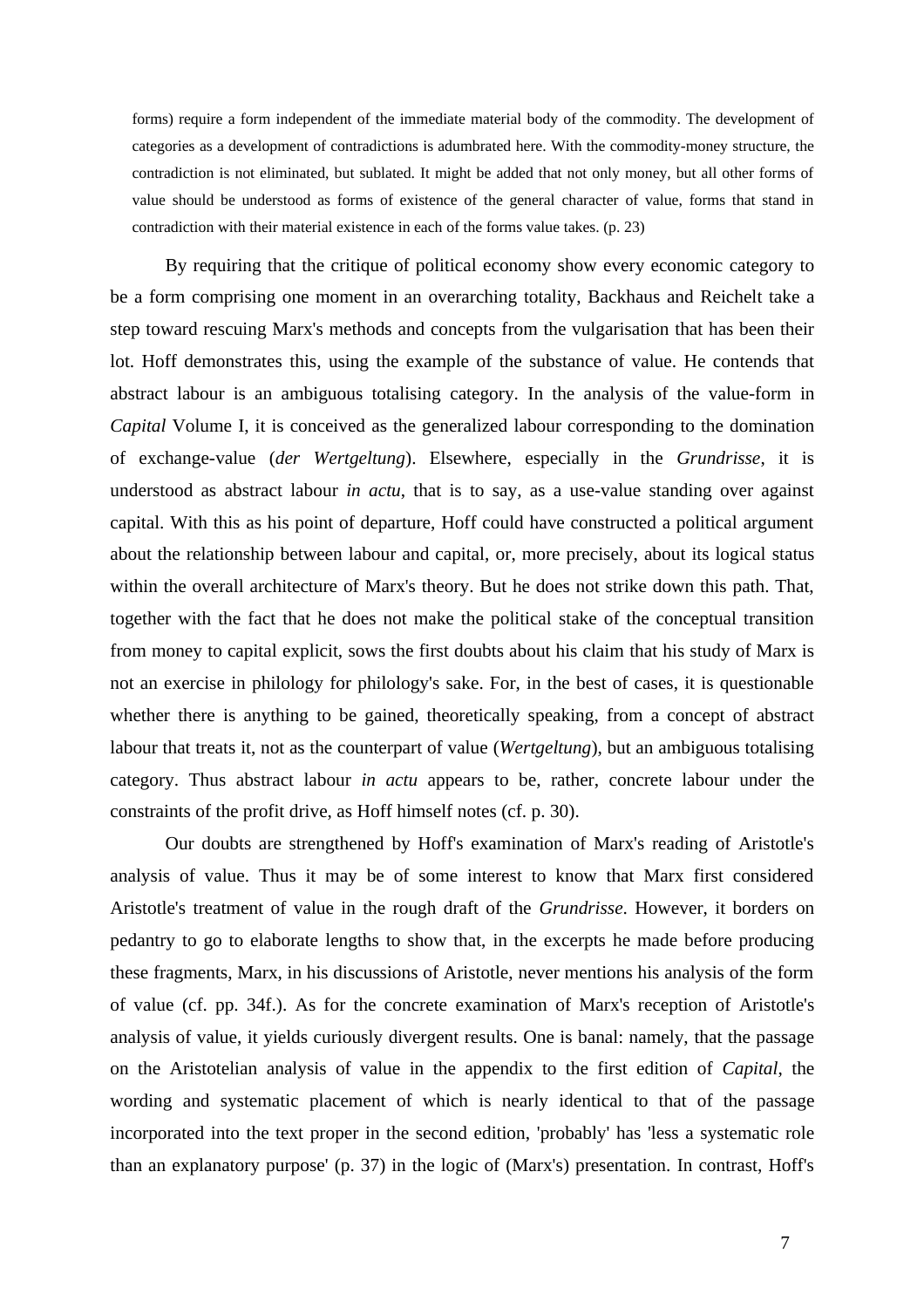observation that there are two different conceptions of simple circulation in Marx is powerful. Thus he points out that simple circulation is, on the one hand, a 'derivative, abstract sphere of capitalist relations of production' (p. 38), and, on the other, the historical possibility of a form of production not governed by exchange value. It follows that Aristotle's analysis of value 'by no means founders because its object was not yet sufficiently developed in the real world':

Commodity and monetary exchange was, in Aristotle's day, 'objective economic reality'. The same holds, then, for the typical inversion of the expression of value that occurs in this process: the fact that the concrete labour objectified in the materiality of the money commodity counts as a form of manifestation of universal abstract labour, just as all other concrete labour objectified in the materiality of a commodity is inverted to become a particular form of manifestation of universal abstract labour. (p. 39)

Hoff has, however, passed up the chance to elaborate political-theoretical criteria at the beginning of his book – for example, a conception of the critique of political economy suggested by the considerations just mentioned, one based, at the theoretical level, on an awareness of the precariousness of Marx's intellectual progress and firmly opposed, at the political level, to 'the whole shit' (Marx 1975, vol. 40: 20, letter to Engels of 30 April 1868). of capital and the market. The result is that Hoff's philological findings do not lead on to the obvious critique of Marx's own inconsistencies. Yet the claim that Aristotle was unable to discover the unity of commodities in their exchange value because he was an ancient Greek (cf. MEGA² II.5, 636) quite simply reflects a dogmatic conception of historical materialism that Marx himself reads out of court in his subtler reflections on historical non-contemporaneity.<sup>[5](#page-8-0)</sup> This is the more serious in that Hoff does not even measure up to his own ambition to combat dogmatism and the canonisation of certain texts by putting his conclusions to work in a concrete critique of traditional Marxism's articles of faith. Thus he does not, after nicely pointing up the ambiguity of the concept of simple circulation, bring his insight to bear on the substantialist conceptions of value that underpin Engels' notion of 'simple commodity production' (cf. Engels 1975, vol. 37 and Heinrich 1999, 214ff.).

The reconstitution of the various stages of Marx's reception of Petty that follows Hoff's chapter on Aristotle once again demonstrates how vital it is that a philological examination of Marx's texts be informed by theoretical and political criteria. To be sure, Hoff shows that Marx's estimation of Petty changed significantly over a twenty-five year period: once just 'a seventeenth-century writer' (1851), Petty eventually rose to the rank of 'a brilliant and original economic writer' (1877). But the reasons for this reassessment – Marx ascribes to

<span id="page-8-0"></span><sup>5</sup> See, for example, the considerations on the general rate of profit and commercial capital in *Capital*, Vol. 3 (Marx 1975, vol. 37).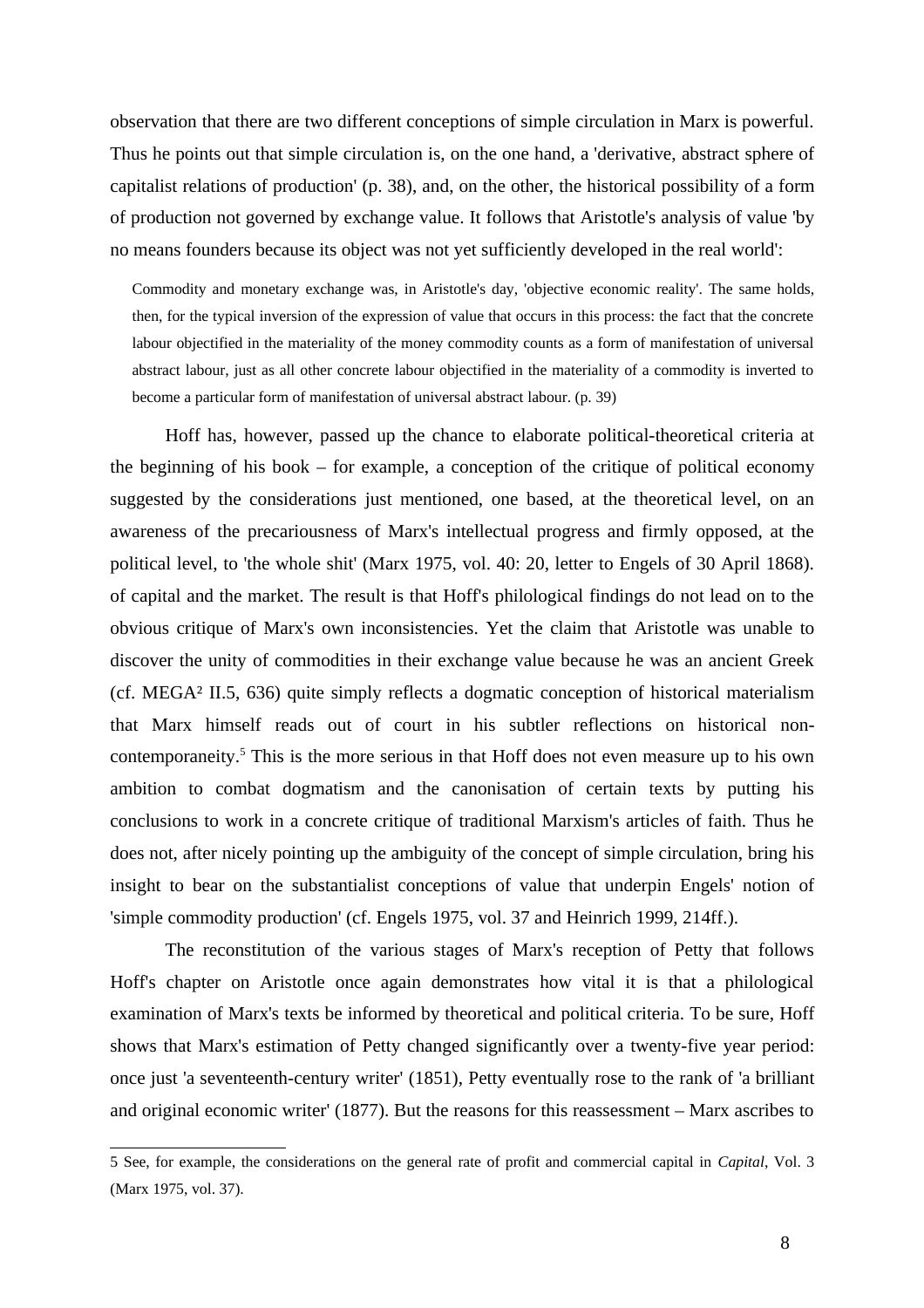Petty a 'presentiment of the nature of surplus value' (MEGA² II.3.2., 504) – were problematic, as Hoff ought to have pointed out. For, given Petty's mercantilist perspective and essentially quantitative theoretical approach, it is doubtful whether he can be said to have contributed anything to the labour theory of value. Hoff tries to explain Marx's tendency to overestimate Petty by evoking his reflections on 'the historicity of Petty's theoretical accomplishments' (p. 54), but the result is rather unconvincing. His study of Marx's reception of Petty thus offers us, in the end, rather slim pickings:

Marx's evaluation of Petty's economic work has its own history, which is bound up with the history of the origins and development of the critique of political economy (*qua* theoretical reconstruction and critique of the overall system of economic categories as well as the critique of all earlier economic science). (p. 55)

We already have the first half of Hoff's book behind us, and good reason to doubt that the author will, in the second, produce much more than Marxist philology. But the two chapters that make up the second half of the book hold a surprise in store, because their critique of Marx's reception of Smith and Ricardo is based on the theoretical criterion of the monetary theory of value – which Hoff invokes at the beginning of his monograph, but first brings into play only here:

Marx reads Smith. . . as if Smith makes the measure of value under pre-capitalist conditions the labour expended on one's own commodity, and, under capitalist conditions, the 'commanded labour' of others. For Smith, however, what determines the magnitude of value under capitalist conditions is no longer the amount of one's own labour required to produce it, but, rather, 'labour commanded', the quantity of labour obtained from others in exchange for a determinate quantity of commodities. (p. 56f.)

Moreover, Marx is said to use Smith's thinking on the origins of money, which proceeds from a pre-monetary theory of value, as an argument for a monetary theory of value:

In the *Grundrisse*, Marx insists that money is an essential, indispensable moment in the process of commodity exchange. For Smith, on the other hand, there is no essential difference between barter and monetary exchange. Smith says nothing about the specific necessity for the increasingly form-bound nature of the object of exchange. Although Marx argues, as early as the *Grundrisse*, that the exchange process should not be conceived as it is by Smith, who draws no principled distinction between monetary exchange and the exchange of two goods whose form is indifferent (barter), he nevertheless fails explicitly to state the difference separating him from Smith on this decisive point. (p. 59f.)

Despite the distance that his interpretive criteria allow him to take from Marx's text, Hoff persists, to a certain extent, in hiding behind his philological findings. As a result, the concrete interpretation of Marx's economic critique as a monetary theory of value does not appear to be the fruit of a specifically Marxist discussion or an original theoretical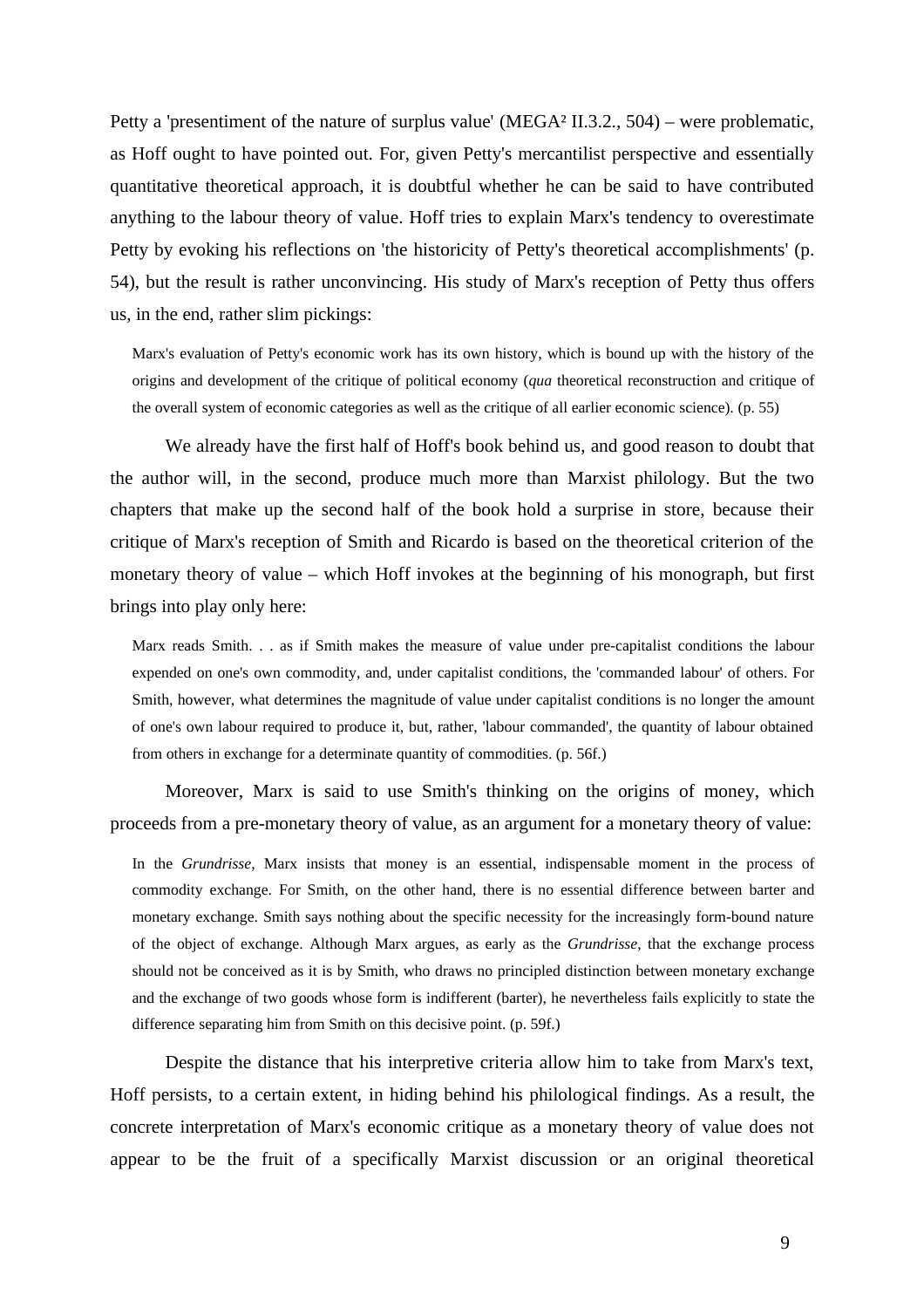contribution that has achieved a certain predominance over other interpretations (such as Engels' 'simple commodity production'). The blindness brought on by 'love of the word' blocks the insight that interpretations are not only sustained by texts, but must also carry the day against competing 'conceptual systems' (*dispositifs*) (Sève 2004, 114).

In Hoff's view, Marx argues the unity of the theory of value and the theory of money even more powerfully by way of his critique of Ricardo. In the process, he goes beyond the Ricardian distinction between relative and absolute value, inasmuch as he conceives of absolute value as 'the dimension of the relationality of a commodity to the total mass of commodities' (p. 76). Yet, Hoff says, inconsistencies continue to plague the way Marx reads this pair of concepts itself:

For [Marx] himself, the utilisation of the pair of concepts 'absolute-relative' comes to be firmly bound up with the fact that, first, relative value is value expressed in the physical form of another commodity, and, second, absolute value constitutes the dimension in which commodities are qualitatively identical as objectifications of abstract universal labour. For Ricardo, in contrast, the distinction between relative and absolute value resides in the fact that absolute value is measured by an invariable (external) measure of value–something that, from Ricardo's standpoint, cannot exist. (p. 79)

An explicit theoretical discussion of the standpoint of the monetary theory of value is also lacking in Hoff's discussion of Marx's reading of Ricardo, and we find no trace of anything resembling a political discussion. Yet Hoff's study would have gained much from an explicit discussion of theoretical premises: the Marxist critique of political economy sets out from the necessary unity of the processes of production and exchange. We have already noted that money is the 'only possible form in which the value of a commodity can appear' (Heinrich 1999, 242). On this subject, Michael Heinrich aptly points out that

since, before exchange takes place, it is not possible to talk about a definite quantity of value, money as a measure of value does more than simply provide a formal translation of an immanent quantity of value that the magnitude of value has already measured. Money is, rather, the necessary and, above all, the *only possible* form in which the value of a commodity can appear. The value of a commodity cannot appear in a form independent of exchange: the existence of such a form would imply abolition of the difference between privately expended labour and socially acknowledged labour. (Ibid.)

A cohesive capitalist social order and the intertemporality of value are guaranteed only by the existence of money. Moreover, as has already been observed with respect to the conceptual transition from money to capital, every theoretical approach has a political dimension. Thus, in his day, Marx's monetary theory of value set him apart from various other socialist currents that imagined, as alternatives to capitalism, societies in which commodity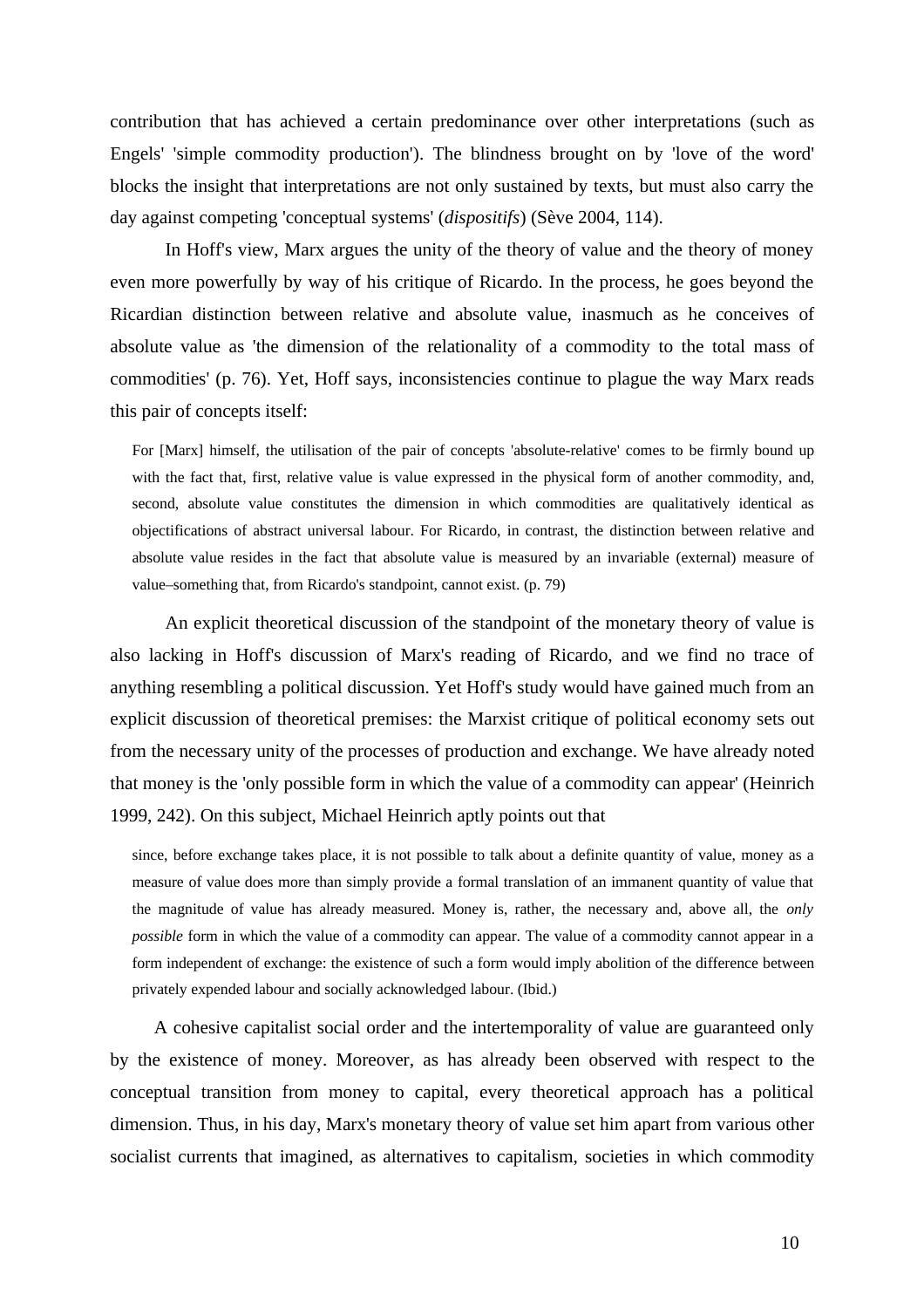production would continue, but money would be abolished or replaced by coupons or 'time tickets' attesting the amount of labour performed by the holder. Thus we find fresh confirmation of the plausibility of the conception of the critique of political economy defended here. This conception takes theoretical progress to be precarious – as Hoff himself points out, Marx is initially uncertain about the monetary character of his theory of value – while radically rejecting the forms engendered by capitalism: money is as much a part of 'the whole shit' as are markets and capital.

Here, too, lies the political significance of the monetary theory of value. Its radical analysis of form clearly brings out the connection between the various moments of capitalism; in so doing, it arms itself against half-baked emancipatory schemes that take for granted the continuing existence of commodities, money or exchange even in postcapitalist societies. By bringing such interconnections to the fore, it simultaneously renders itself immune to the questionable critique of capitalism that turns, for instance, on the  $-$  currently fashionable  $$ opposition between 'speculative' financial markets and 'solid' capitalist production. At the same time, the monetary theory of value breaks with obsolete 'truths' of the workers' movement, such as the assumption that, for reasons rooted in a philosophy of history, revolution is ineluctable. That this revision of Marxism does not spill directly over into agitation outside factory gates is, perhaps, the price to pay for adopting such a theoretically radical stance. In any event, the critical social theory of the twenty-first century will have to find other ways to make itself heard.

The fact that there is no concluding chapter to Hoff's book, like the absence of political-theoretical criteria, leads us back to the question of what is gained by his philology. Against it, let us hold out an idea developed in Frieder Otto Wolf 's preface to the book:

As the reading public gains access, step by step, to literally *all* the written traces of the unfinished and, basically, interrupted work of the scientific revolution to which Marx devoted the greater part of his life, an illusion is crumbling: namely, the notion that we can derive from such  $-$  altogether indispensable  $$ philological labour by itself an adequate theoretical base on which to pursue Marx's scientific revolution in our own day. (p. 9)

Indispensable, but inadequate: the material wealth of Hoff's study has to be framed by a political-theoretical critique that he has yet to produce. Only when he does will his philology cease to be an end in itself, taking its place as a contribution to the 'class struggle in the field of theory' (Althusser 1984, 67). For the use value of philological studies of Marx is to be sought beyond the realm of intellectual contemplation.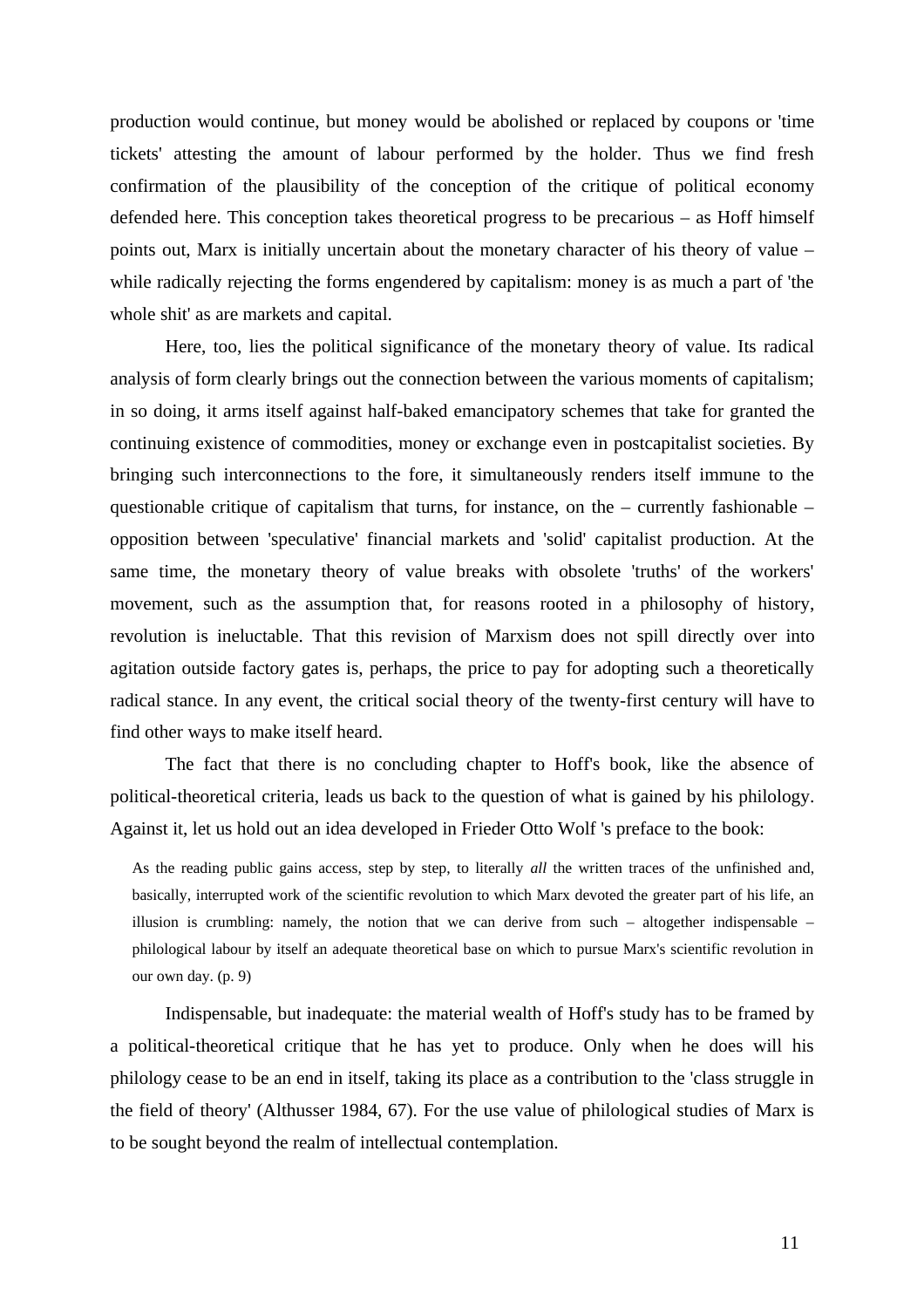#### **References**

Althusser, Louis, 1984, *Essays on Ideology*, translated by Ben Brewster et al., London: Verso.

Althusser, Louis, 1996, *For Marx*, translated by Ben Brewster, London: Verso.

Backhaus, Hans-Georg, 1997, *Dialektik der Wertform: Untersuchungen zur marxschen Ökonomiekritik*, Freiburg: Ça Ira.

Haug, Wolfgang Fritz 1976, *Vorlesungen zur Einführung ins 'Kapital'*, Cologne: Pahl-Rugenstein.

Haug, Wolfgang Fritz 2001, 'Genesis', in Haug, ed., *Historisch-kritisches Wörterbuch des Marxismus*, vol. 3, Berlin/Hamburg: Argument, pp. 261-274.

Haug, Wolfgang Fritz 2004a, 'Zur Kritik monetaristischer *Kapital*-Lektüre. Heinrichs *Einführung in die Kritik der politischen Ökonomie*', *Das Argument* 257, no. 5/04, pp. 701- 709.

Haug, Wolfgang Fritz 2004b, 'Zur Kritik monetaristischer Kapital-Lektüre (II). 'Logik' und Praxis bei Heinrich', *Das Argument* 258, no. 6/04, pp. 865-876.

Haug, Wolfgang Fritz 2004c, Review of Jan Hoff, *Kritik der klassischen politischen Ökonomie: Zur Rezeption der werttheoretischen Ansätze ökonomischer Klassiker durch Karl Marx*, *Das Argument* 258, no. 6/04, pp. 886-888.

Heinrich, Michael 1999, *Die Wissenschaft vom Wert: Die Marxsche Kritik der politischen Ökonomie zwischen wissenschaftlicher Revolution und klassischer Tradition*, Münster: Westfälisches Dampfboot.

Heinrich, Michael 2004, *Kritik der politischen Ökonomie: Eine Einführung*, Stuttgart: Schmetterling.

Friedrich Engels, *Anti-Dühring*, www. Marxists.org/archive/marx/works/1877/antidühring/ch26.htm.

Friedrich Engels, Review of Karl Marx, *A Contribution to the Critique of Political Economy*, www. Marxists.org/archive/marx/works/1859/critique-pol-economy/appx2.htm

Friedrich Engels, Supplement to *Capital* Volume III, www. Marxists.org/archive/marx/ works/1894-c3/supp.htm.

Marx, Karl, 1973, *Grundrisse*, translated by Martin Nicolaus, Harmondsworth, Great Britain: Penguin, [www.marxists.org/archive/marx/works/1857/grundrisse/ch01.htm](http://www.marxists.org/archive/marx/works/1857/grundrisse/ch01.htm)

Marx, Karl, 1975-, *Marx and Engels Collected Works*, vol. 35: *Capital*, vol. 1, translated by Samuel Moore and Edward Aveling, Moscow: Progress Publishers, [www.marxists.org/archive/marx/works/1867-c1/ch04.htm](http://www.marxists.org/archive/marx/works/1867-c1/ch04.htm)